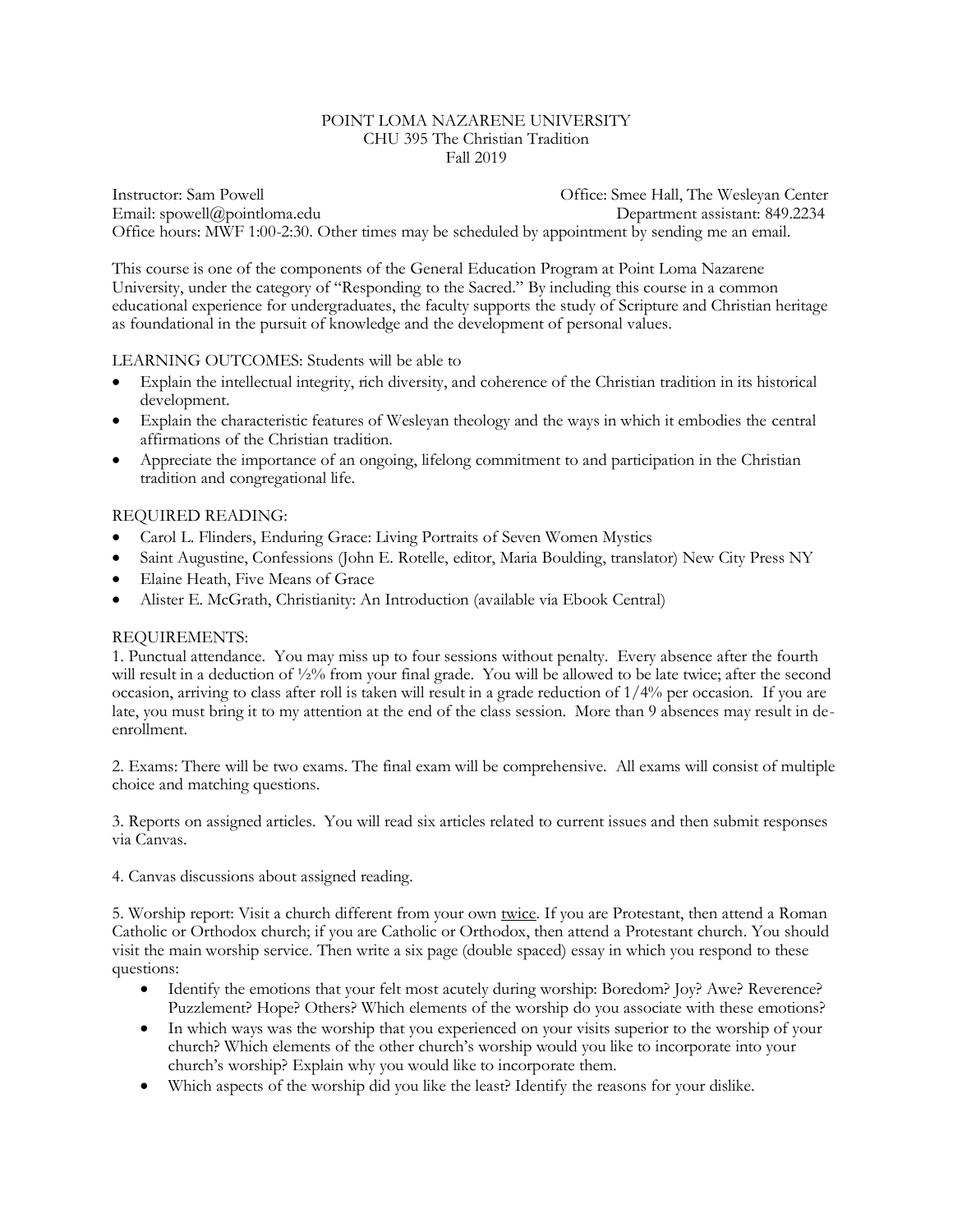- Summarize your understanding of what worship means for the church that you visited. Why is worship important for the members of that church? How does their worship reflect their theological beliefs and commitments?
- Describe the use of physical media in its worship. This includes icons, statues, banners, decorations of all types, music, incense, stained-glass windows, etc.
- What, in your judgment, was the most important part of the worship service? Explain.
- **Caution: When visiting either a Roman Catholic or Orthodox service, do not participate in communion unless you have been confirmed in that church.**
- Submit this essay in hard copy. Due Friday, November 22 at class time.

GRADING (points are approximate):

| Canvas discussions on reading       | $50$ (2.5 points each)       |
|-------------------------------------|------------------------------|
| Midterm exam                        | 65                           |
| Final exam                          | 100                          |
| Canvas reports on assigned articles | $60(10 \text{ points each})$ |
| Worship report                      | 100                          |

# PLNU POLICIES

- INCOMPLETES AND LATE ASSIGNMENTS: All assignments are to be submitted/turned in by the beginning of the class session when they are due—including assignments posted in Canvas. Incompletes will only be assigned in extremely unusual circumstances.
- FINAL EXAMINATION POLICY: Successful completion of this class requires taking the final examination on its scheduled day. The final examination schedule is posted on the Class Schedules site. **No requests for early examinations or alternative days will be approved**.
- PLNU COPYRIGHT POLICY: Point Loma Nazarene University, as a non-profit educational institution, is entitled by law to use materials protected by the US Copyright Act for classroom education. Any use of those materials outside the class may violate the law.
- PLNU ACADEMIC HONESTY POLICY: Students should demonstrate academic honesty by doing original work and by giving appropriate credit to the ideas of others. Academic dishonesty is the act of presenting information, ideas, and/or concepts as one's own when in reality they are the results of another person's creativity and effort. A faculty member who believes a situation involving academic dishonesty has been detected may assign a failing grade for that assignment or examination, or, depending on the seriousness of the offense, for the course. Faculty should follow and students may appeal using the procedure in the university Catalog. See Academic Policies for definitions of kinds of academic dishonesty and for further policy information.
- PLNU ACADEMIC ACCOMMODATIONS POLICY: If you have a diagnosed disability, please contact PLNU's Disability Resource Center (DRC) within the first two weeks of class to demonstrate need and to register for accommodation by phone at 619-849-2486 or by e-mail at DRC@pointloma.edu. See Disability Resource Center for additional information.

# OTHER MATTERS:

- Email is an official mode of communication in this course.
- Computers and other electronic devices may not be used in class.
- Procrastination and denial: If you find yourself getting behind in assignments, it is important to communicate with me so that you don't get into a downward spiral of missing assignments.
- Inclusive language: The School of Theology and Christian Ministry is committed to the equality of women and men. Recognizing that people have often used the English language in ways that imply the exclusion or inferiority of women, the department urges students, faculty and staff to avoid sexist language in public discourse, in classroom discussion, and in their writings.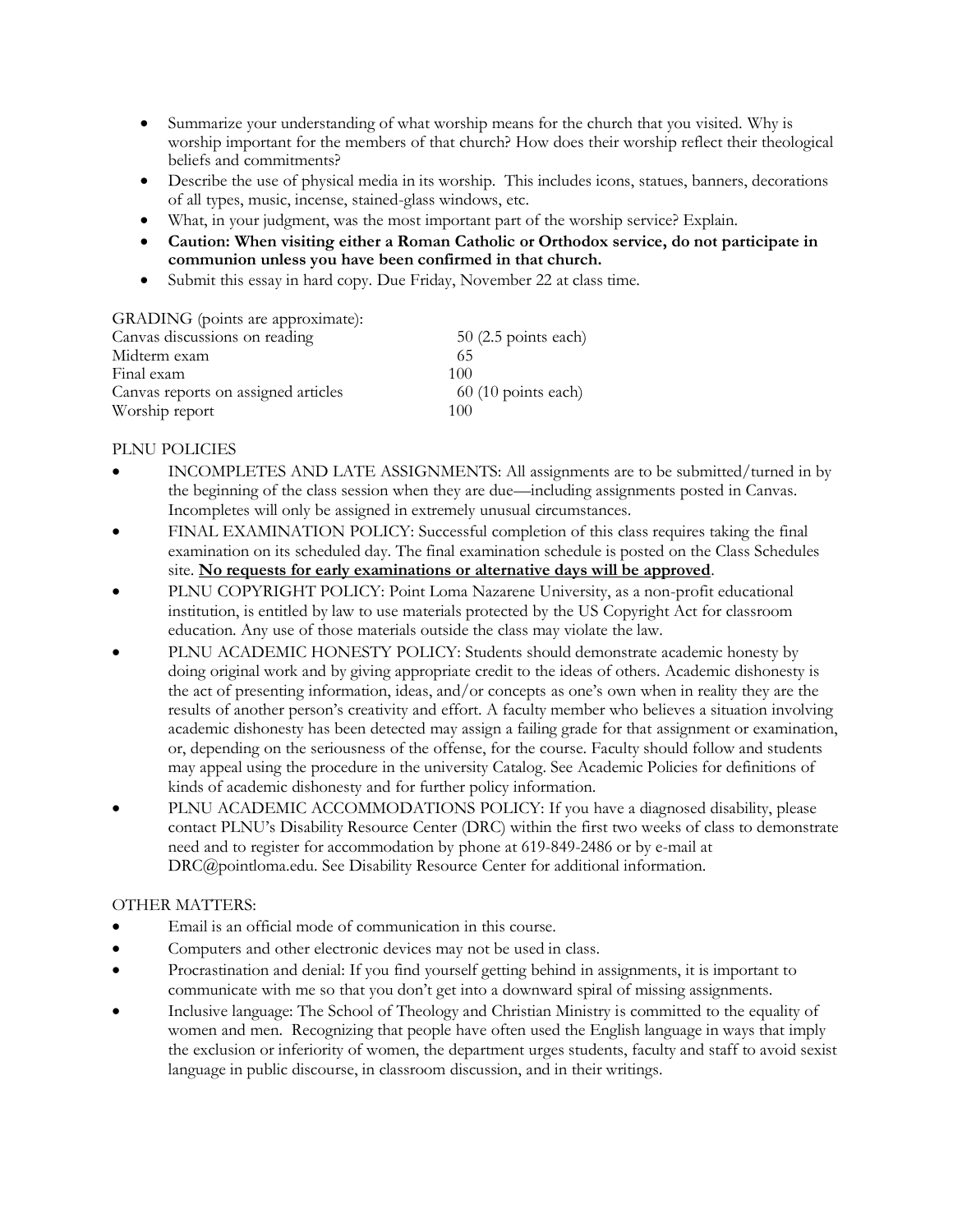| 4-Sep     |                                  |
|-----------|----------------------------------|
| 6-Sep     | McGrath, c. 5                    |
| $9-Sep$   | McGrath, pp. 65-78               |
| $11-Sep$  | McGrath, pp. 78-82               |
| $13-Sep$  | McGrath, pp. 82-86               |
| $16-Sep$  | McGrath, pp. 86-92               |
| $18-Sep$  | McGrath (continued)              |
| $20-Sep$  | McGrath, pp. 102-106             |
| $23-Sep$  | McGrath, pp. 106-112             |
| $25-Sep$  | McGrath, pp. 112-116             |
| $27$ -Sep | McGrath (continued)              |
| $30-Sep$  | Augustine, book 1                |
| $2$ -Oct  | Augustine, books 2 & 3           |
| 4-Oct     | Augustine, book 4                |
| 7-Oct     | Augustine, book 4 cont'd, book 5 |
| $9$ -Oct  | Augustine, book 5                |
| $11-Oct$  | Augustine, book 6                |
| $14-Oct$  | Augustine, book 7                |
| $16$ -Oct | Augustine, book 7 cont'd         |
| $18$ -Oct | Augustine, book 8                |
| $21$ -Oct | Augustine, book 9                |
| $23$ -Oct | Midterm exam                     |
| $25$ -Oct | Fall break                       |
| $28$ -Oct | Flinders, Clare of Assisi        |
| $30$ -Oct | Flinders                         |
| $1-Nov$   | Flinders, Julian of Norwich      |
| 4-Nov     | Flinders                         |
| 6-Nov     | Flinders, Catherine of Siena     |
| 8-Nov     | Flinders                         |
| $11-Nov$  | Flinders, Catherine of Genoa     |
| $13-Nov$  | Flinders                         |
| $15-Nov$  | Flinders, Theresa of Avila       |
| $18-Nov$  | Flinders                         |
| $20-Nov$  | Lecture on American Christianity |
| $22-Nov$  | Lecture on American Christianity |
| $25-Nov$  |                                  |
| $27-Nov$  | Thanksgiving                     |
| $29-Nov$  | Thanksgiving                     |
| 2-Dec     | Topics                           |
| 4-Dec     | Topics                           |
| 6-Dec     | Topics                           |